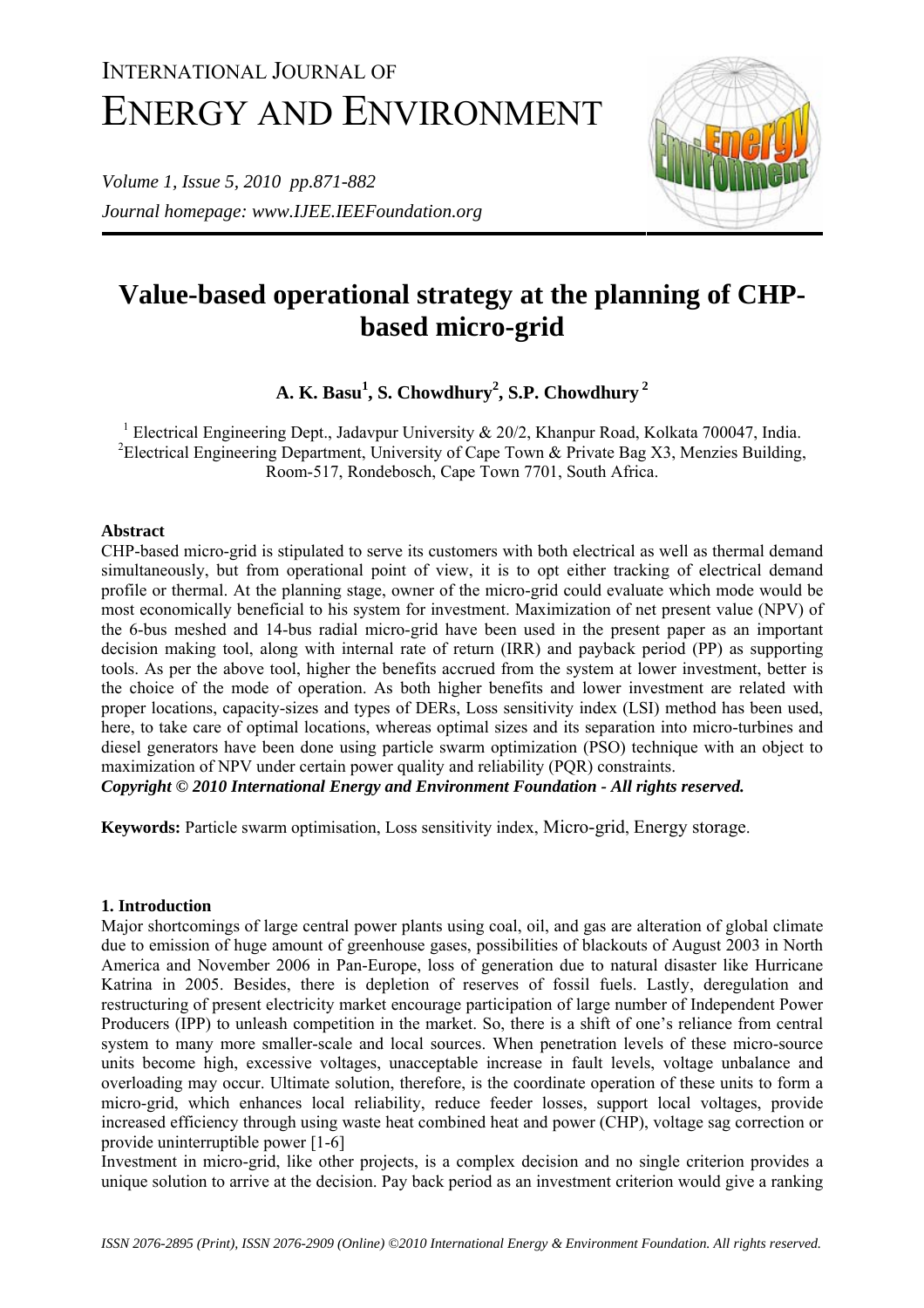of project on the basis of how quickly investment cost can be recovered. On the other hand, net present value (NPV) criterion is an absolute figure to decide whether investment in a particular project should be made. If NPV is higher than zero, then investment in the project is worthwhile. NPV, being an absolute figure, does not provide us with the information on the rate of return on investment. Internal rate of return (IRR) is another tool of using discounted cash flow for arriving at the worth of the project and this rate of return is obtained at NPV = 0 or BCR=1. IRR itself is a discount rate and a ceiling limit of our preference for present over the future. A higher IRR expresses the higher capacity of the project to generate benefits over a period of time. It is a common practice for a decision maker to translate future cash flows into their present values. Discounting is the process of determining present value of a series of future cash flows. Interest rate (*ir*), inflation rate (*if*) are the two discount rates being used, here. This paper uses diesel generators and micro-turbines as two CHP-based DERs. Micro-turbines have low emission, higher thermal output at  $400^{\circ}$ F or above and quiet operation. In contrast with the microturbines, diesel exhaust is nearly stoichiometric, exhaust heat is typically used to generate hot water at about 230 $\rm{^0F}$  or lower pressure (15 psig) emission is comparatively high but can be reduced with selective catalytic reduction (SCR). [7-10]

Many researchers had worked on the economic analysis of optimal deployment of distributed energy resources (DER) using genetic algorithm, tabu search, evolutionary programming, GAMS, DER-CAM etc. J. Teng et. al.[9] proposed a economic analysis for distributed generation planning using genetic algorithms. Authors did not consider micro-grid concept and took power loss reduction and customer interruption cost (CIC) into account as benefit of distributed generators placement. Zoka et. al.[10] evaluated, for six types of consumers, economic feasibility of micro-grid on the basis of minimization of total annual customer cost which consisted of optimal operation cost of distributed generators, micro-grid construction cost and power interruption cost (PIC). Mitra et. al. [11] presented a dynamic programming based optimal size, site and mix of DERs to meet electrical and thermal loads under reliability constraint. Dugan et. al. [12] presented a discussion on economic viability of distributed generator investment option and compared with its traditional counterpart, like up-gradation by feeder and/or substation. Costa et. al. [13] identified all relevant costs and benefits of micro-grid relating to consumers, distribution operators etc. and built a decision model within regulatory framework considering reliability model of uncertainty, global economic benefit for consumers and micro-generators. Asano and Bando [14] presented a decisive methodology to design three CHP-based micro-grid with an object to minimize annual cost. Siddiqui et. al. [15] uses DER-CAM technique to minimize the cost of meeting the known electrical and thermal loads of micro-grids and for given utility tariffs, fuel cost and equipments performance data, this paper proposes a model of location and optimal selection of DER system, which could work parallel to macro-grid.

The present paper conducts two separate studies for decision of investment planning of 6-bus meshed and 14-bus radial micro-grid based on operational strategies of whether tracking of electrical demand or thermal is most economically feasible. Investment decision is influenced by the optimal deployment of DERs in micro-grid where locations of DERs are determined by loss sensitivity indices (LSI). Optimal size and its separation into micro-turbines and diesel generators are determined using particle swarm optimization (PSO) technique with maximization of NPV of the micro-grid. IRR and PP are the two additional tools being used, here, in support of investment decision. PSO was developed through simulation of a simplified social system and has been found to be robust in solving continuous, nonlinear as well as discrete optimization problems. The PSO technique can generate high quality solution within shorter calculation time and has more stable convergence characteristics than other stochastic methods. [16]. The contents of this paper are organized into nine sections. Following the section on introduction, section 2 provides detailed formulations of the problem. Section 3 gives a brief overview of PSO technique. Section 4 details the PSO algorithms in the context of present problem. Section 5 includes necessary figures, results and discussions of two study cases. The conclusion is drawn in section 6. References are appended last.

#### **2. Problem formulations**

As per the analysis of the system, problem formulations are divided into following subsections.

#### *2.1 Optimal location of DERs*

Optimal locations of the DERs are determined on the basis of loss sensitivity indices and its equation (1) is based on Newton-Raphson load flow method.[26]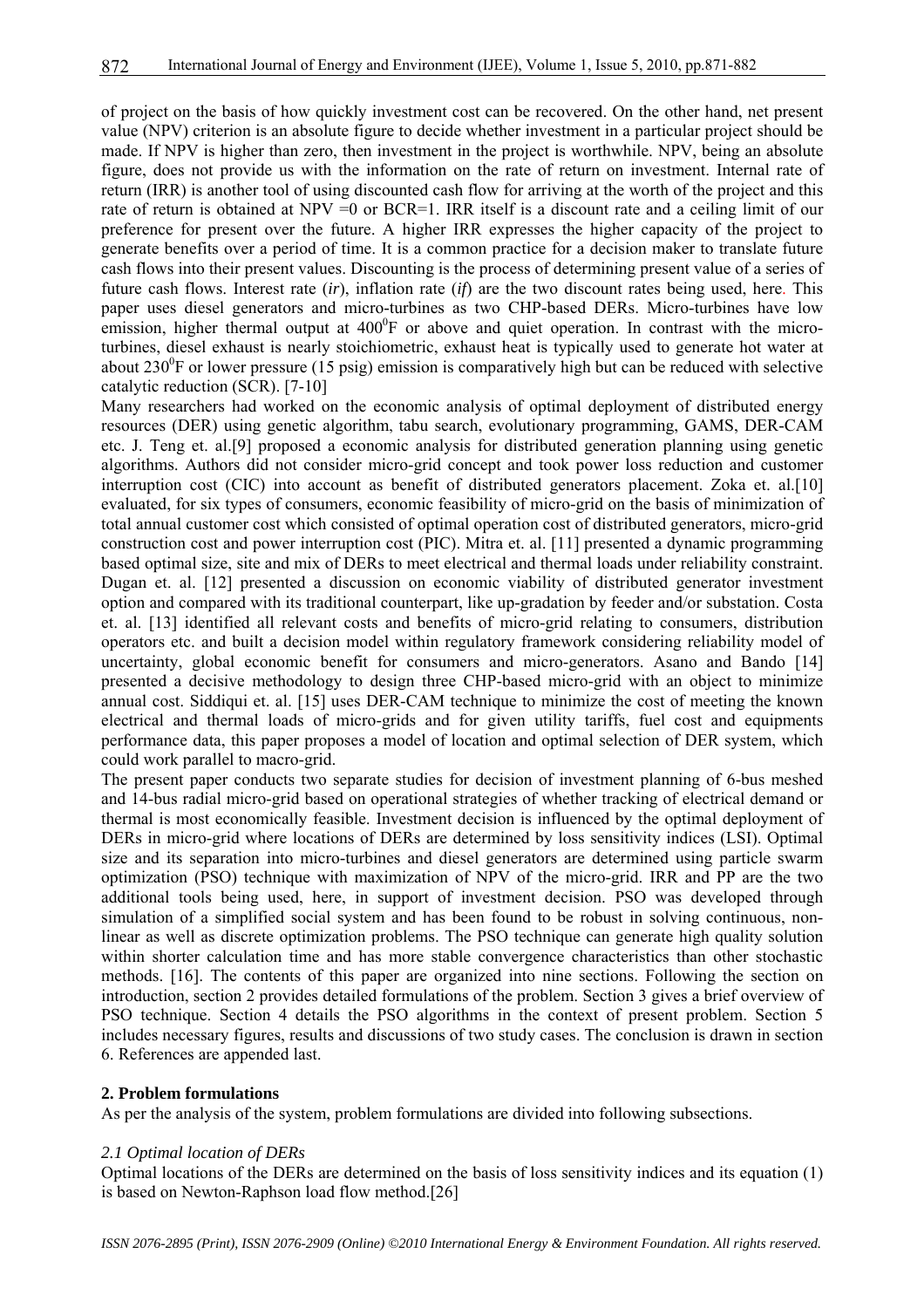$$
\frac{\partial P_i}{\partial P_i} = [J_{L1}]^* \left[ \frac{\partial P_i}{\partial \delta_i} \right]
$$
\n(1)

where  $[J_{L1}]$  is Jacobian sub-matrix of  $[J^T]$ <sup>-1</sup> i.e., containing all  $[\partial \delta_i / \partial P_i]$  terms.

#### *2.2 Optimal size and type of DERs*

In the context of determination of optimal size and type of DERs, the objective function is framed as

*Max*(*NPV*) (2)

873

*2.2.1 PQR constraints*

• Bus voltage tolerance limit

 $U_{i \text{min}} \leq U_i \leq U_{i \text{max}}$ 

• Limit on the active and reactive power generation of the DER

 $P_i$  min  $\leq P_i \leq P_i$  max  $Q_i$  min  $\leq Q_i \leq Q_i$  max

• Line flow limits (e.g. must be below thermal limits) and takes care of internal congestion of the micro-grid

 $S_{ij} \leq S_{ij}$  max

• Limit on active and reactive power injection to slack bus:

 $P_1$  and  $Q_1$  are made as small as possible (nearly zero). This reduces the power drawl from utility to zero.

# *2.2.2 Separation of capacity into types*

Separation of DER capacities into diesel generators (DE) and micro-turbines (MT) are done using equations  $(3)$  to  $(5)$ ,

$$
MT(i) + DE(i) = Pg(i)
$$
\n<sup>(3)</sup>

$$
MT(i) = Pg(i) * \frac{Cost2}{Cost1 + Cost2}
$$
\n<sup>(4)</sup>

$$
DE(i) = Pg(i) - MT(i)
$$
\n<sup>(5)</sup>

where  $MT(i)$  is Micro-turbine capacity at *i*<sup>th</sup> bus;  $DE(i)$  is the diesel engine capacity at *i*<sup>th</sup> bus,  $Pg(i)$  is the total generating capacity at i<sup>th</sup> bus. *Cost1* and *Cost2* are respectively per unit DER capacity cost of micro-turbines and diesel generators. Linear relation between cost and DER capacity has been considered.

*2.2.3 Equations for economic feasibility*  Payback Periods (*PP*): For a project with equal annual receipt,

$$
PP = \frac{I_0}{C_t} \tag{6}
$$

NPV formulation is as follows: Present value factor (*PVF*) is given by

$$
PVF = \frac{(1+if)}{(1+ir)}\tag{7}
$$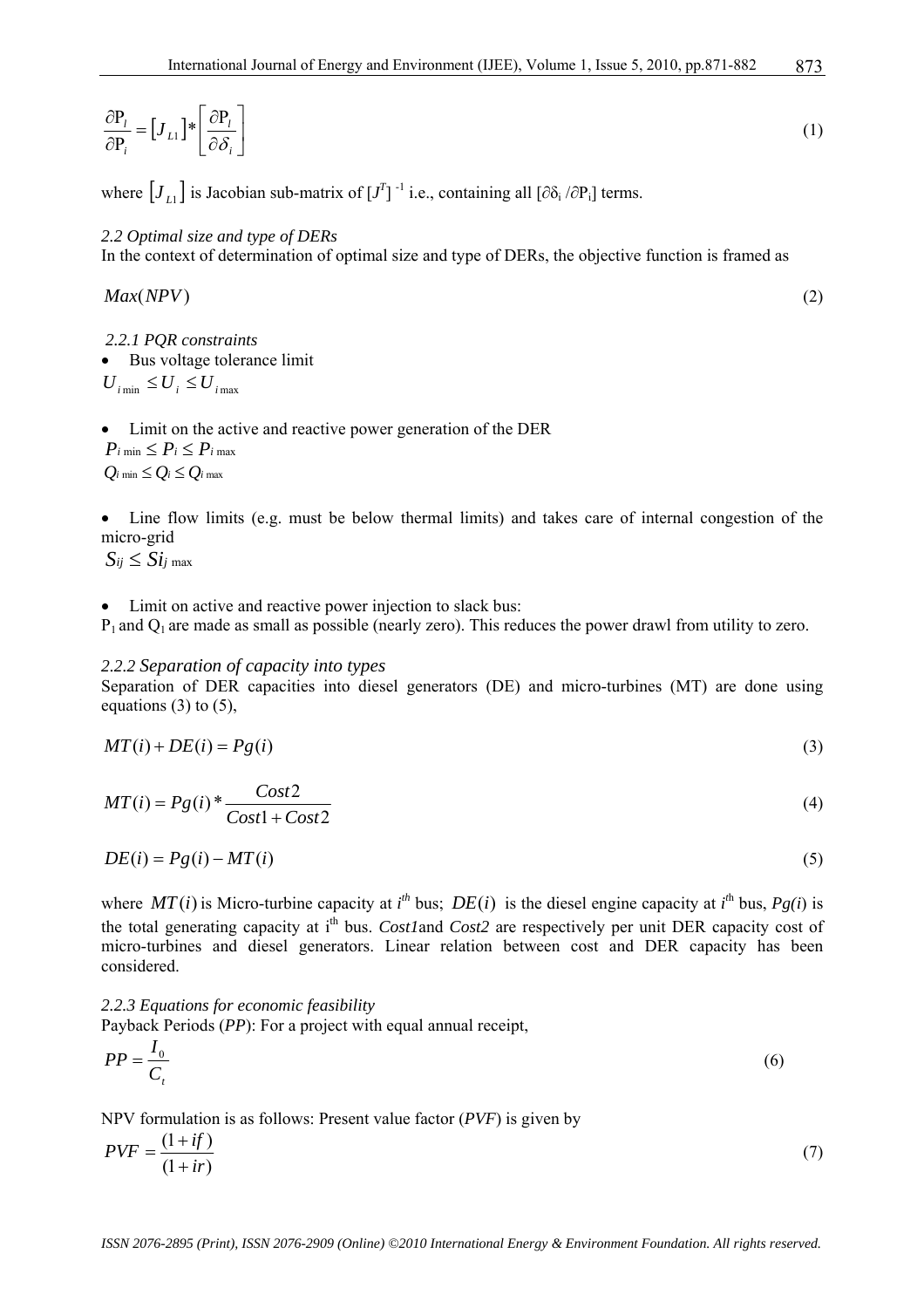$$
NPV = -I_0 + \sum_{t=1}^{EL} C_t \times (PVF)^t \tag{8}
$$

$$
C_t = \sum_{i=1}^{\infty} \text{annual}(\text{Benefit} - (O \& M)\text{Cost}) \tag{9}
$$

$$
Benefit = [C_e \times (\Delta E_{loss} + E_{excess}) + C_{ev} \times \sum E_{load}(h, d, s) + C_{ef} + C_{ed} \times D_p + C_h \times \Delta H_w(h, d, s) \times \eta_{hex}]
$$
\n
$$
(10)
$$

where  $C_t$  is uniform annual receipt.  $I_0$  is initial investment as well as installation costs and includes the cost of DERs, heat exchangers, both thermal and electric storages and micro-grid construction cost. Installation cost consists of cost of site, cost of construction, survey fees, project and process contingencies, etc., to name a few. Operation and maintenance (O&M) cost consists of fuel cost, labor cost, periodic inspection cost, repair and parts replacement costs. *Ce* is the price in \$/kWh at which energy transaction takes place between micro-grid and utility. ∆*Eloss* is the reduction of average annual system energy loss in KWh due to DER deployment and micro-grid owner charges to the utility, for this energy, at a price of  $C_e$ .  $E_{excess}$  is the annual generated energy of micro-grid sold to utility through 'Net Metering', in kWh.  $\sum E_{load}(h, d, s)$  is the sum of annual demands supplied by all generators, h, d, s represent time, day, and season respectively on which load depends.  $C<sub>ht</sub>$  is the cost of heat energy in \$/kWh. *C<sub>e</sub>* and *C<sub>ht</sub>* are amortized cost. ∆*H<sub>w</sub>* is the total annual waste heat recovered from all DERs in kWh.  $\eta_{hex}$  is the efficiency of heat exchanger.  $C_{etx}$ ,  $C_{et}$ , and  $C_{ed}$  are respectively tariff components due to volumetric ( $\frac{\sqrt{2}}{N}$ ), fixed ( $\frac{\sqrt{2}}{N}$ ) and demand ( $\frac{\sqrt{2}}{N}$ ) and they are charged on consumers.  $D_n$  is the monthly peak demand in kW. Benefit and O&M costs are the future annual costs. Therefore, to calculate *NPV*, it is required to discount the value of future costs. *PVF* is the present value factor and used to bring the future cost to present value. *ir*, *if*, and *EL* are respectively the per unit interest rate, p.u. inflation rate, and economic life of equipments

IRR is found out by trial - error and is the break-even discount rate. It is *PVF* at which *NPV* is zero.

#### **3. PSO technique**

PSO technique conducts search for optimal solution using particle swarm intelligence system. This method simulates the social behaviour of flocking of birds in search of food on a square grid of land, which is termed as the solution space. Each particle represents a potential solution, which is a point in the solution space, or as a position in the square area of land, in case of the birds analogy. The birds fly in search of food. The location of food is analogous to the optimum solution to the problem. Each bird, given its present position, has a sense of distance from the food. This is analogous to the "objective value" of the corresponding optimisation problem. The aim of the birds is to converge or narrow down on that location where the food is, or in other words minimize the distance from the location of the food. The final location where the birds settle down is the optimal solution identified by the solution process. It becomes necessary to choose optimum values for the parameters for the best performance of PSO. Selection of learning factors pulls each particle towards its best location (pbest) and its neighborhood best location (nbest). They represent the weighting of the stochastic acceleration terms. Inertia weight is very important for the convergence behavior of PSO. The concept of inertia weight has been developed to have a better control over exploration and exploitation. Constriction factor controls the magnitude of the velocities, but in a different way from inertia weight. [16]

Particle Dynamic Equations:

\n
$$
V_{t+1} = \mathcal{V}^*(W)^*(V_t) + (C_1)^*(rand())^*(P^t - X_t) + (C_2)^*(rand())^*(P^g - X_t)
$$
\n(11)

$$
X_{t+1} = X_t + V_{t+1} \tag{12}
$$

where  $V_t$  is the particle velocity at the t-<sup>th</sup> iteration,  $X_t$  is the particle position at the t-<sup>th</sup> iteration,  $P^l$  is the local best position or particle Best position thus far,  $P^s$  is the best global position or the Best solution among all particles, W is the inertia weight factor,  $C_1 \& C_2$  are the learning factors and  $\psi$  is the constriction factor.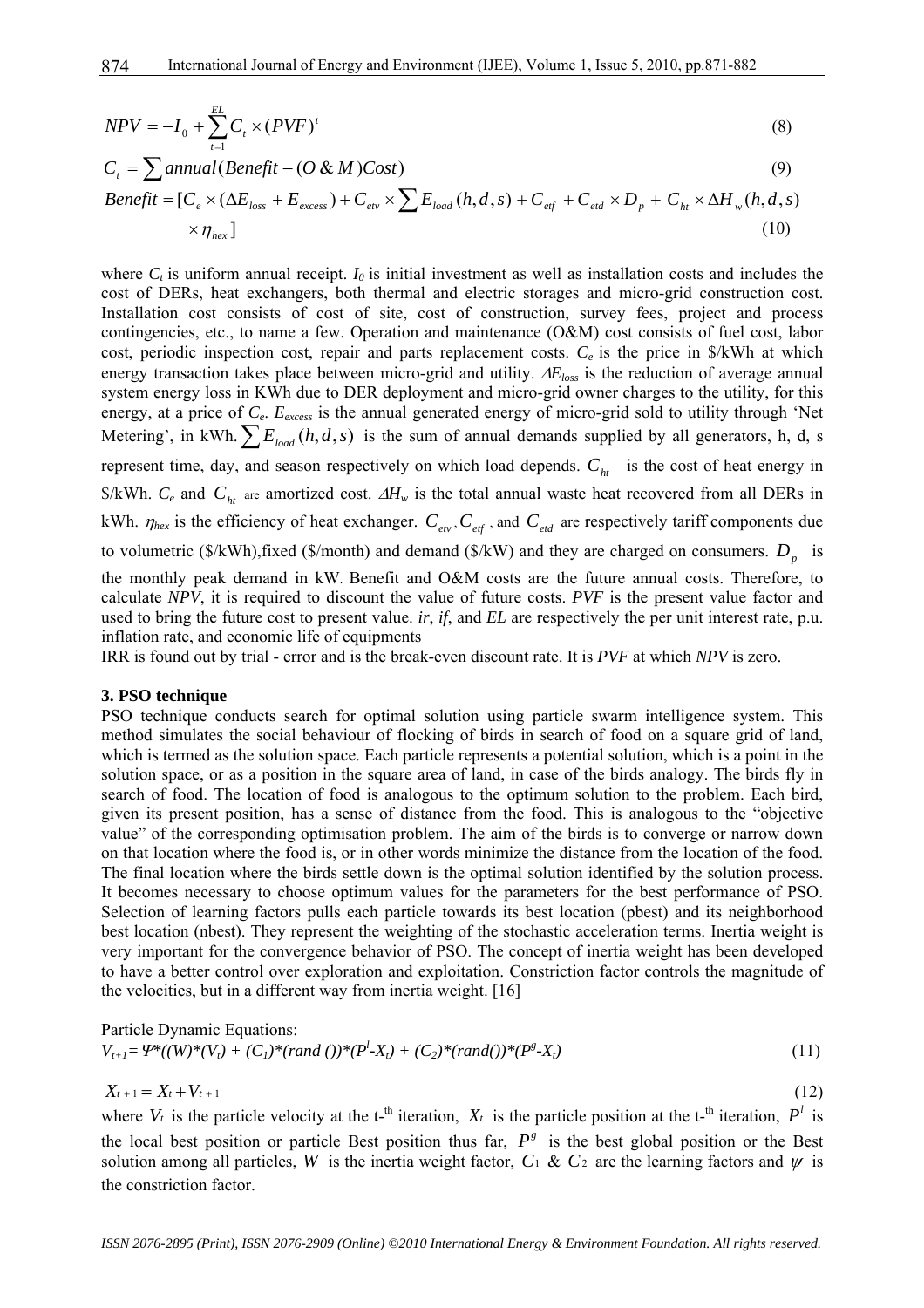# **4. PSO algorithms for maximisation of NPV**

The proposed algorithm is implemented with MATLAB 6.5 language on a Pentium-IV PC. Gauss-Siedel load flow method has been embedded into PSO algorithms for finding out the optimal solution. The computational steps in respect to case of 6-bus system are as follows, other cases are similar:

• Read the input data:- Bus data, Line data , no. of buses (n), no. of lines (n) and all other data under section 5.

• Initialize the swarm position at PQ-bus nos.2, 4, and 5. These Bus positions are obtained from loss sensitivity analysis. Swarm-size is taken 20 at each bus and swarm values are generated randomly within the stipulated capacity limits of DERs. Swarm, in the present case, is the DER capacity-size.

• Run the program for each of the 20 sets and obtain for each set separation of swarm into microturbine and diesel generators, as per Eqs. (3), (4), and (5). Finally, obtain the 20 NPV values using Eqs. (7) to (10). Find out the maximum NPV and corresponding swarm combinations. Program is run under the given PQR constraints.

Update the 20 sets of swarms as per the equations (11) and (12). Repeat the step third above for each of 20 sets and 1000 iterations. Find out the highest of 1000 maximum NPV and corresponding swarm combination.

• Compare the present maximum value of NPV with its previous maximum and if found higher, replace the previous one.

• Run steps 2nd to 5th for 50 trials and find the maximum NPV.

• After getting the DERs' capacity at maximum NPV, separation of capacity into MT and DE is done as per Eqs. (3), (4) and (5). Other parameters are also noted.

# **5. Case study**

This paper uses 6-bus meshed and 14-bus radial micro-grids as study cases. For electrical demand tracking mode of operation, thermal storages and for thermal demand tracking mode, electrical storages are used as need arises. Net metering is used to register both ways of power flow and mainly, for selling of surplus electricity to utility. The purpose of the paper is to compare economic feasibility, from ownerside of micro-grid, between electric demand tracking and thermal demand tracking modes of operations and to plan the investment accordingly. PSO algorithms are used for finding optimally deployed capacity of DERs based on maximization of NPV of micro-grid. For present economic analysis based on NPV, focus is, mainly, given on major benefits of micro-grid owner, like self-generation, system loss reduction, waste heat utilization. Following points are considered in the study: -

- DERs operate at full load i.e. no part loading operation
- Loads as per profiles and 365 days of operation of CHP-based DERs;
- All customers are Commercial and tariff structure is at constant rate,
- Centralized heat exchanger per bus, instead of unit wise;
- Zero slack bus injection constraint helps to know, at the planning stage, what exact DER capacity of micro-grid required to meet the internal demand.

• LSI at the terminal buses are usually found higher values, but due to line outage probability, there is a chance of islanding of DERs. At terminal buses these DERs are under utilized. So they are shifted from terminal buses to next higher values.

• No spare capacity of DER and other equipments

The data used in two case studies are as follows:

• Interest rate *(ir)* is 10%, inflation rate *(if)* is 3%, economic life cycle *(EL)* of all equipments are 20 years.[8-9]

Cost of electricity  $(C_e)$  is \$ 0.11 /kWh, cost of Heat  $(C_h)$  is \$ 0.05 /kWh, selling price of electricity to utility is \$0.12 /kWh. [18, 24].

• The data for Micro-turbine (in  $\frac{S}{K}W/\gamma r$ ): - Investment cost is 1000.00/kW, maintenance cost plus operation cost plus fuel cost are 779.64/kW; Annual recoverable waste heat is 14826.04 kWh/yr and calculated from heat rate 12,186 kJ/kWh and thermal efficiency of 50%.. All the above data have been taken with reference to 30 kW micro-turbine. [9, 17, 18, 20-22, 25].

• Data for Diesel Engines (in  $\frac{K}{W}$ /yr.):-Investment cost is \$ 300.00/kW (\$ 850.00/kW); maintenance cost plus operation cost plus fuel cost are \$ 814.00/kW (\$ 831.5/kW); Annual recoverable waste heat is 9331.58 (7509.5) kWh/yr./p.u. capacity and calculated from heat rate 12,783 (10,287) kj/kWh and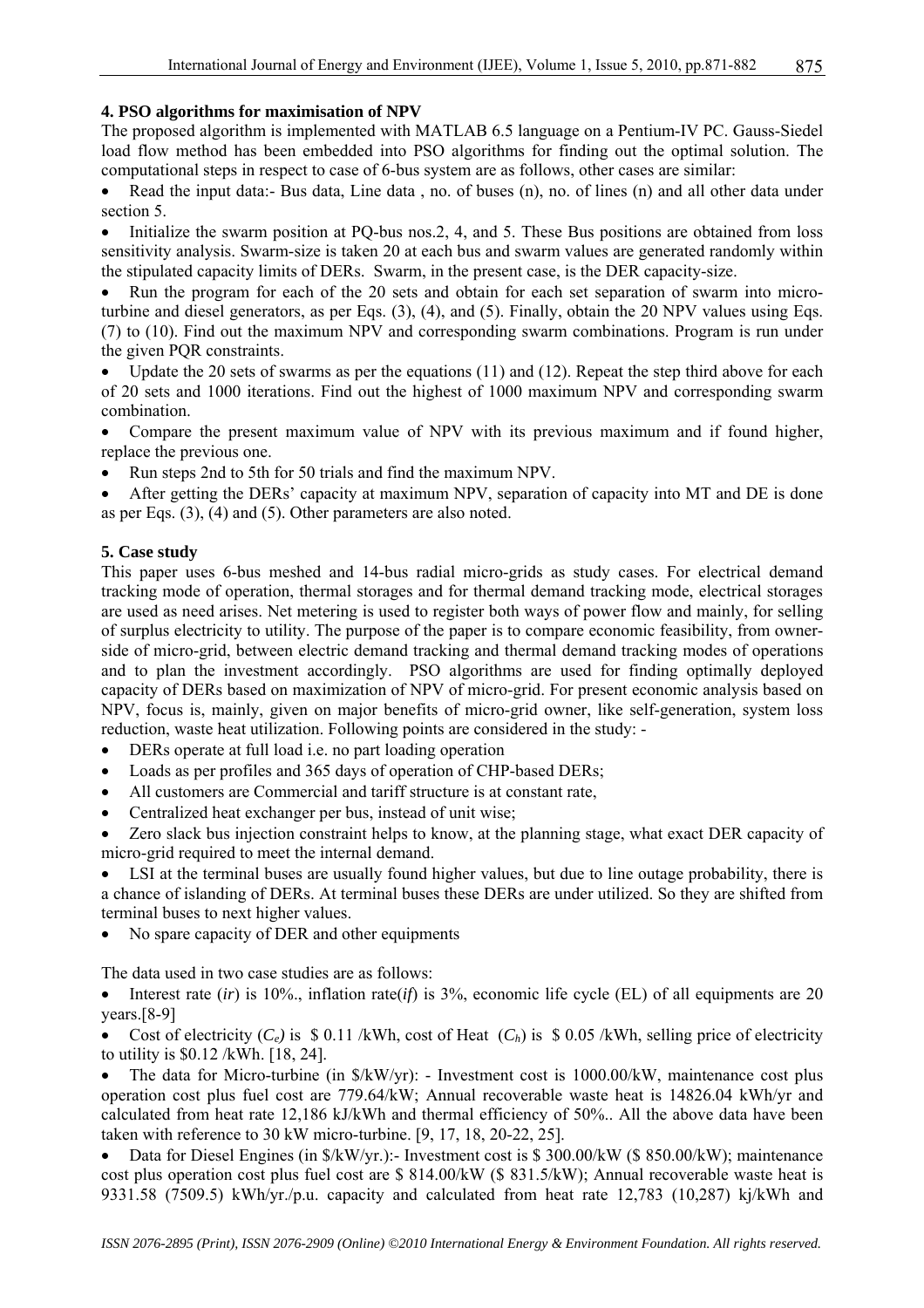thermal efficiency of 30%. For all the above data, 20 kW and bracketed terms for 300 kW diesel engines have been taken as reference. [18] [23] [25]

- Data of heat exchanger (all are in p.u.): -Turnkey cost is \$190/kW. (O&M) fixed and Variable costs are assumed zero. Efficiency (<sup>η</sup>*hex*) is 0.9. [25]
- Micro-grid cost data (as a fixed cost):- Cost of central controller  $(C_{CC})$  is \$21,264.00,cost of DER

controller  $(C_{GC})$  is \$11,057.00, cost of load controllers  $(C_{LC})$  is \$18,713.00, Cost of interfacing equipments ( $C_{\text{INF}}$ ) is \$14,176.00, cost of LV circuit breaker ( $C_{\text{CB}}$ ) is \$2,835.00. [10] [13]

- Data for Tariff: Constant rate tariff fixed rate is \$20/month, volumetric rate is \$0.11/kWh, demand rate is \$7/kW/month. [10] [19]
- Cost data of thermal storage: Fixed cost is \$10,000, variable cost is \$100/kWh. [15][25]
- Cost data of electrical storage: Fixed cost is \$ 295; Variable cost is \$ 193 per kWh. [15][25]
- PSO data: Population size: 20; Acceleration Constants:  $C_1$ ,  $C_2 = 2$ ; Generation or iteration = 1000; Inertia weight factor:  $w_{max}$ =0.95 and  $w_{min}$ =0.2. Constriction Factor = 1.[26]

System is studied under four stages  $-1$ ) without DER and at peak demand, 2) with optimal deployment of DERs at peak demand, 3) with optimal deployment of DERs under electrical load profile tracking and 4) with optimal deployment of DERs under thermal load profile tracking. Only 6-bus system is shown in Figure 1, where dotted lines indicate co-ordination among central controller (CC), loads controller (LC) and DERs controller (GC). 30kW micro-turbines and 20 kW diesel generators have are used as DERs in 6-bus system, but for 14-bus system, these are 30 kW micro-turbines and 300 kW diesel generators.



Figure 1. 6-Bus meshed micro-grid

### *5.1 Base case i.e. without DER*

### *5.1.1 6-bus system*

Line data and bus data are shown in Table 1 and Table 2 respectively. Load flow results are shown in Table 4. System loss at peak demand of 185 kW is obtained as 7.1 kW, which is 3.8% of peak demand. Monetary value of system loss is calculated using the utility's energy price of \$0.12/kwh.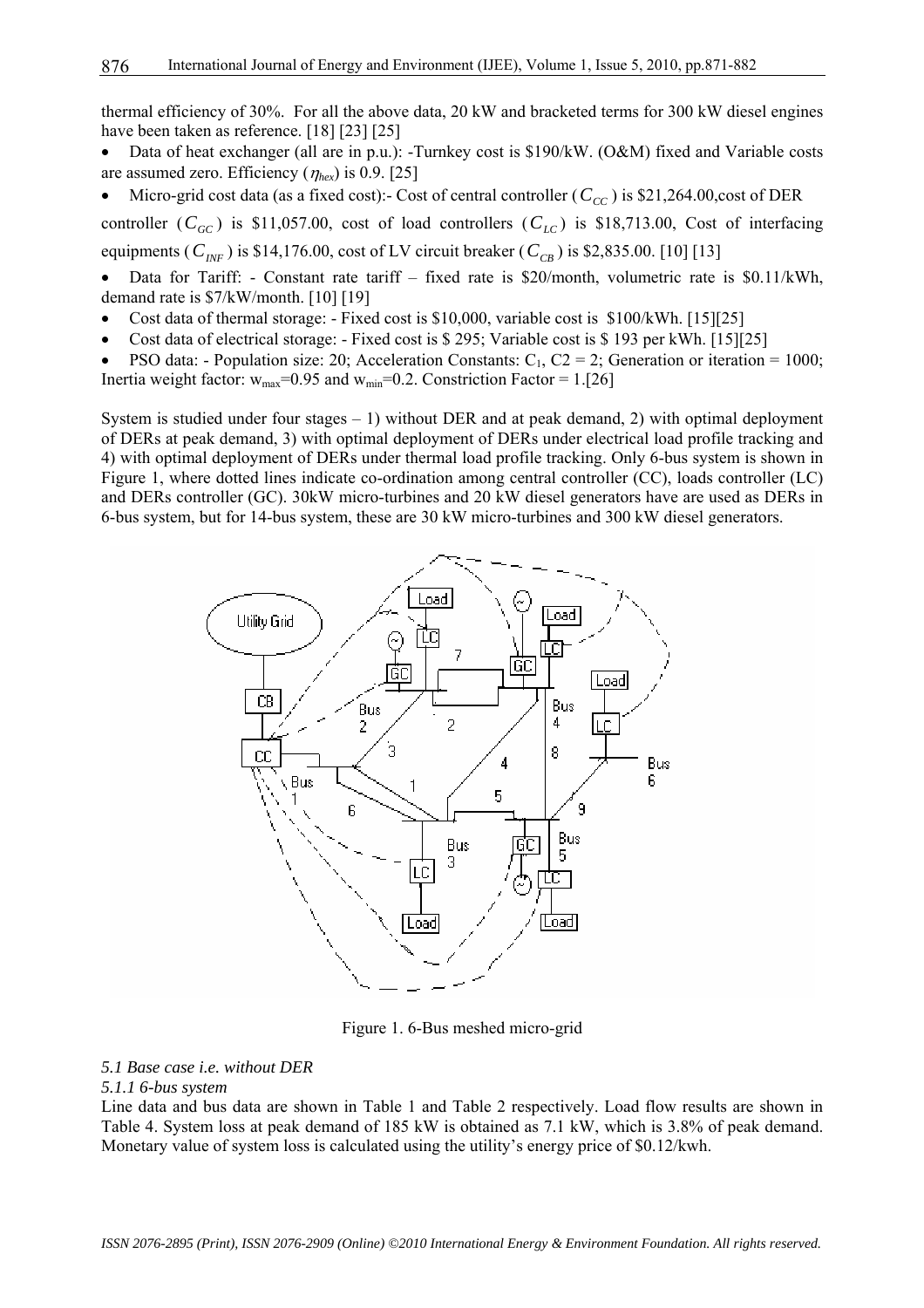| Line No. | <b>Start Bus</b> | End Bus | $R$  p.u. | $X$  p.u. | $B$  p.u. |
|----------|------------------|---------|-----------|-----------|-----------|
|          |                  | 3       | 0.0342    | 0.18      | 0.0106    |
| 2        |                  |         | 0.114     | 0.60      | 0.0352    |
| 3        |                  | 2       | 0.0912    | 0.48      | 0.0282    |
| 4        |                  | 4       | 0.0228    | 0.12      | 0.0071    |
| 5        | 3                |         | 0.0228    | 0.12      | 0.0071    |
| 6        |                  | 3       | 0.0342    | 0.18      | 0.0106    |
|          |                  | 4       | 0.114     | 0.60      | 0.0352    |
| 8        | 4                |         | 0.0228    | 0.12      | 0.0071    |
| 9        |                  |         | 0.0228    | 0.12      | 0.0071    |

Table 1. Line data – with base 100 kVA

Table 2. Bus data

|                   |                   | 6-Bus System          |                   | 14- Bus system        |
|-------------------|-------------------|-----------------------|-------------------|-----------------------|
| <b>Bus</b><br>No. | Real load demand, | Reactive load demand, | Real load demand, | Reactive load demand, |
|                   | [kW]              | [kvar]                | [kW]              | [kvar]                |
| 1                 | 0.0               | 0.0                   | 0.0               | 0.0                   |
| 2                 | 20.0              | 6.5                   | 200.0             | 65.0                  |
| 3                 | 85.0              | 27.9                  | 850.0             | 279                   |
| 4                 | 40.0              | 13.12                 | 400.0             | 131.2                 |
| 5                 | 20.0              | 6.5                   | 200.0             | 65.0                  |
| 6                 | 20.0              | 6.5                   | 200.0             | 65.0                  |
|                   |                   |                       | 76.0              | 16.0                  |
| 8                 |                   |                       | 100.0             | 30.0                  |
| 9                 |                   |                       | 61.0              | 16.0                  |
| 10                |                   |                       | 112.0             | 75.0                  |
| 11                |                   |                       | 610.0             | 90.0                  |
| 12                |                   |                       | 16.0              | 61.0                  |
| 13                |                   |                       | 90.0              | 59.0                  |
| 14                |                   |                       | 135.0             | 61.0                  |

# *5.1.2 14-bus system*

Bus data and line data are shown in Table 2 and Table 3 respectively. Load flow results are shown in Table 4. System annual loss at peak demand of 3.05 MW is obtained as  $27.72\times10^{6}$  kWh. Loss is 10.4% of peak demand. Monetary value of annual system loss is found as \$  $3.33 \times 10^{6}$  p.a. using the utility's energy price of \$0.12/kwh.

# *5.2 At Peak demand, without load profile*

Important to simulation is that results are obtained at almost zero slack bus injection. DERs capacity, obtained by simulation, would be capable of supplying the total demand of the micro-grid. Payback periods, NPV and IRR are obtained at peak demand and with an assumption of concurrency of both electric and thermal demand. Only constant rate tariff has been used. This case is an ideal one as concurrency is hardly possible and is being studied for economic interest.

#### *5.2.1 6-bus system*

As per LSI data (Figure 2), terminal bus-6 has highest index value of –0.093, but buses 2, 4, and 5 are selected for DERs locations, as they possess next higher values in order. In Figure 2, abscissa is shifted downward to accommodate both positive and negative LSI values. Results of simulation are shown in Table 5. O&M cost is 53.67% of yearly benefit. Selling of heat is 31.93% and selling of electricity is 66.1 % of yearly benefit.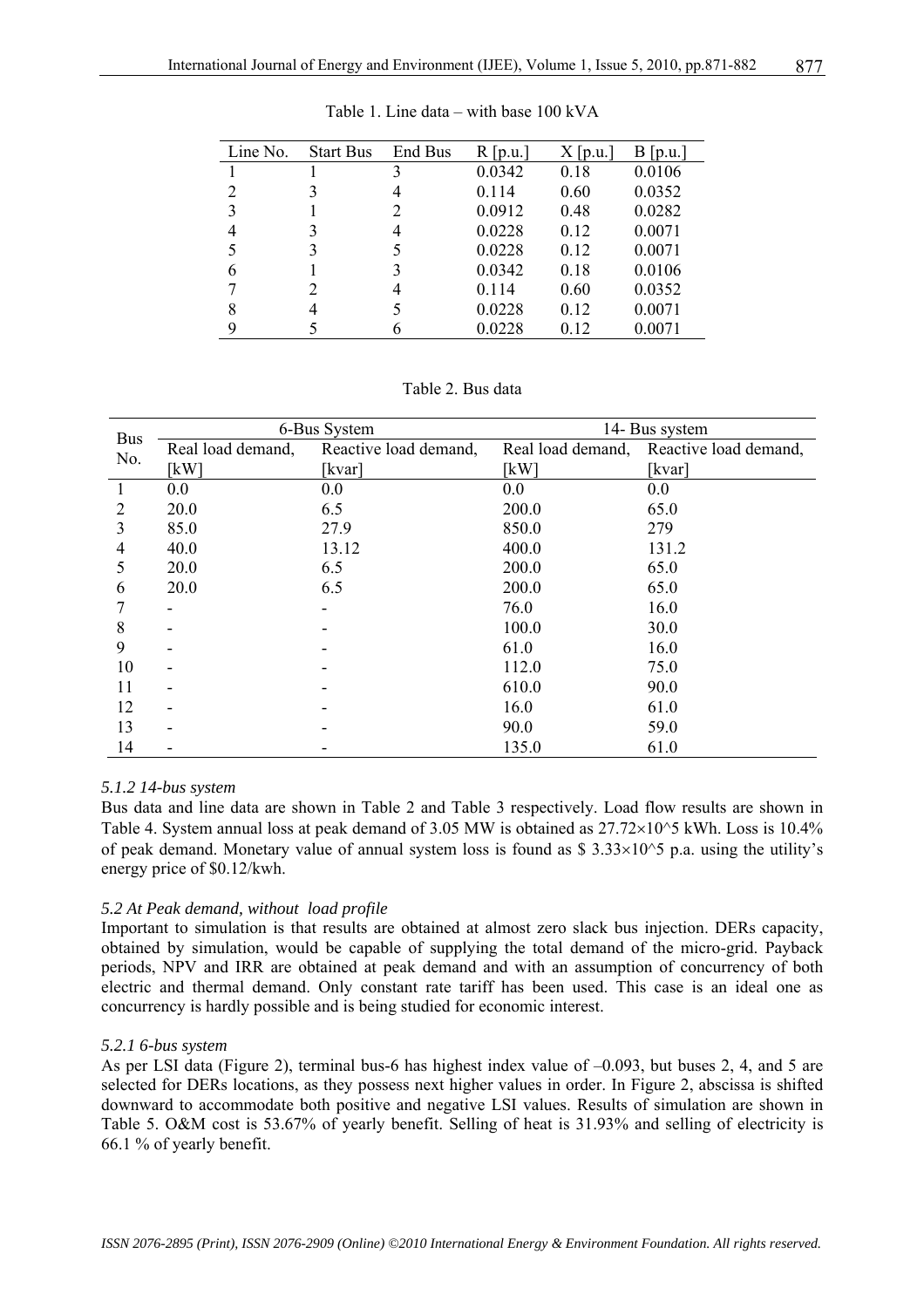| Line no. | <b>Start Bus</b> | End Bus | $R$ [p.u.] | $X$ [p.u.] | $B$ [p.u.] |
|----------|------------------|---------|------------|------------|------------|
|          |                  | 2       | 0.0119     | 0.0414     | 0.0045     |
| 2        | $\overline{2}$   | 3       | 0.0119     | 0.0414     | 0.0042     |
| 3        | 3                | 4       | 0.0135     | 0.04211    | 0.0064     |
| 4        | 4                | 5       | 0.0167     | 0.0845     | 0.0        |
| 5        | 5                | 6       | 0.01938    | 0.05917    | 0.0        |
| 6        | 6                |         | 0.0224     | 0.12       | 0.0        |
|          | 6                | 8       | 0.03181    | 0.0845     | 0.0        |
| 8        |                  | 9       | 0.0342     | 0.17038    | 0.0        |
| 9        | 2                | 10      | 0.0167     | 0.042      | 0.0085     |
| 10       | 10               | 11      | 0.01938    | 0.05917    | 0.0264     |
| 11       | 11               | 12      | 0.06701    | 0.17103    | 0.0173     |
| 12       | 12               | 13      | 0.09498    | 0.1989     | 0.0        |
| 13       |                  | 14      | 0.08135    | 0.15581    | 0.0        |

Table 3. Line data – with base 1000 kVA

Table 4. Base case (5.1)

| System Loss         |                     | Line Flow, [kW]  | Bus Voltage, [p.u.] | Slack Bus Injection, |        |
|---------------------|---------------------|------------------|---------------------|----------------------|--------|
| Annual, [kWh]       | [S/annum]           | Max <sup>m</sup> | $Min^m$             | 「kW                  | Svstem |
| 62.266.00           | 7.471.93            | 80.02            | 0.88792             | 192.1                | 6-bus  |
| $27.72\times10^{6}$ | $3.3 \times 10^{3}$ | 3366.4           | 0.6852              | 3366.4               | 14-bus |



Figure 2. LSI plot **(**'O' for 6-bus, '\*' for 14-bus)

#### *5.2.2 14-bus system*

On considerations of both LSI values (Figure 2) and reliability, junction bus numbers 2, 6,and 11 are selected as locations of DERs. Simulation results (Table 5) are obtained at zero slack bus injection. Annual O&M cost is 51.8% of yearly benefit. Yearly selling of heat is 32.85% and selling of electricity is 63.72 % of yearly benefit.

|        | Slack Bus Injection, | System Loss   |           | Line Flow, [kW]  | Bus Voltage, [p.u.] |
|--------|----------------------|---------------|-----------|------------------|---------------------|
| System | 「kW1.                | Annual, [kWh] | [S/annum] | Max <sup>m</sup> | $Min^m$             |
| 6-Bus  | $0.00\,$             | 14.016.00     | 1682.00   | 35.3             | 0.987               |
| 14-Bus | 0.00                 | 13.37.650.0   | .60.520.0 | 25.5             | 0.951               |

Table 5. Results – case (5.2)

*ISSN 2076-2895 (Print), ISSN 2076-2909 (Online) ©2010 International Energy & Environment Foundation. All rights reserved.*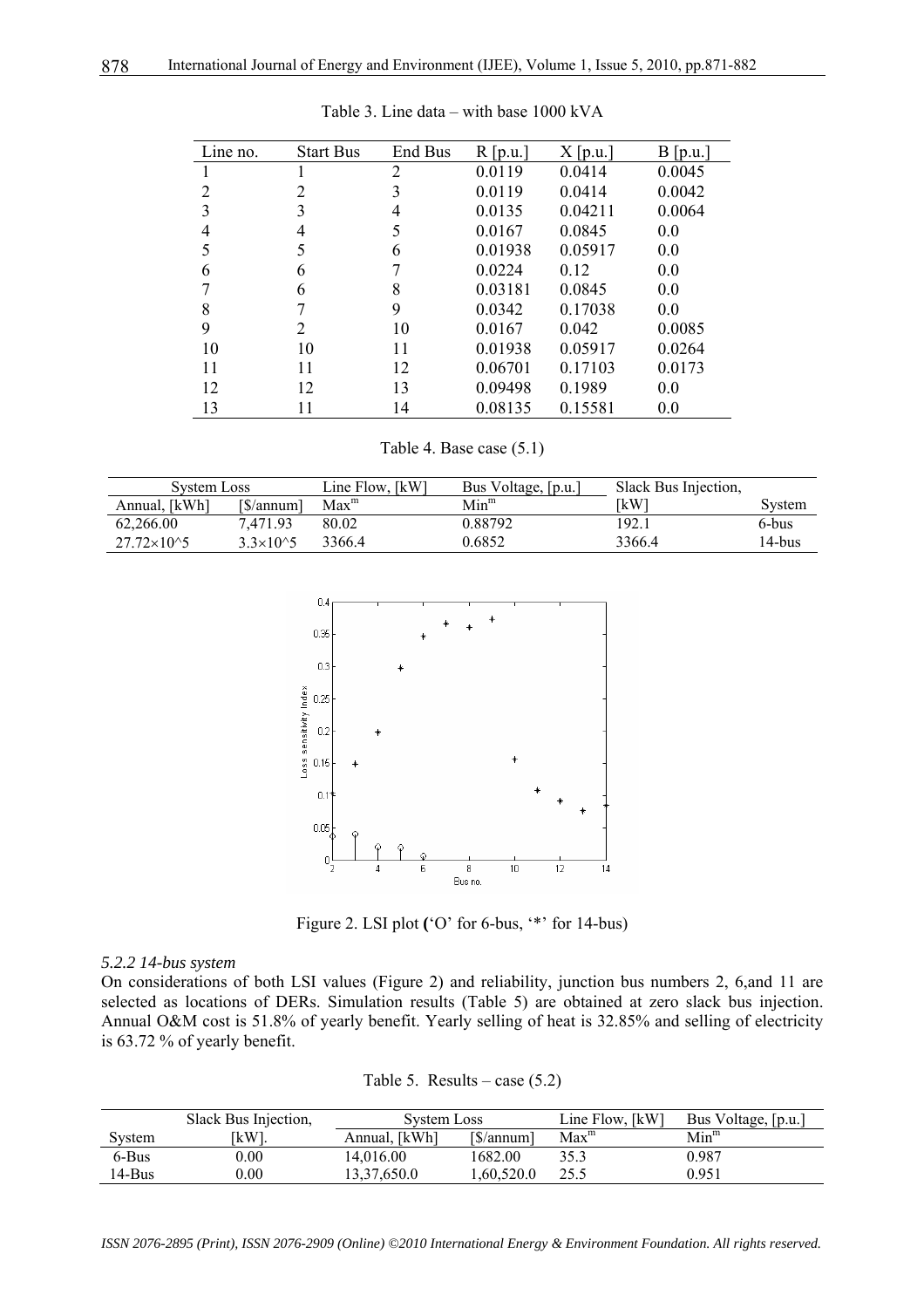### *5.3 Tracking of electrical load profile*

Both thermal and electrical load profiles (Figure 3) are included in the study along with constant rate tariff. In Figure 3, bracketed terms in the ordinate indicate the load values in MW for 14-bus system, whereas non-bracketed terms are in kW for 6-bus. Payback period (PP), NPV and IRR are evaluated under previous assumptions Load profiles (both electricity and heat), Figure 3, are daily average of all the four seasons. DERs' operation schedule is as per the tracking of electricity demand. Heat is stored during the time span from 22:00 to 07:00 and sold during 07:00 to 22:00 hrs.



Figure 3. Load profiles- both electric and thermal (bracketed terms are in MW)

### *5.3.1 6-bus system*

Simulation results are shown in Table 6. At various time spans, capacities-in-operation of micro-turbines (MT) and diesel generators (DE) are shown in Table 6. Investment costs of DERs are 46% of total investment, whereas thermal storage cost is only 14.46%. Rest is for micro-grid construction cost and cost of heat exchanger, which are same as thermal demand tracking operation. Yearly O&M cost is 49.54% of annual benefits accrued. Benefit from selling of heat is 28.16% of total annual benefit, but benefit from selling of electricity to self-demand is 70.57% of benefit. Benefit from selling of excess generation to utility through 'Net Metering' is 2.97% of total annual benefit.

#### *5.3.2 14-bus system*

Simulation results are shown in Table 6. Investment for DERs is 66.42% of total investment cost, but thermal storage cost is 19.65%. Yearly O&M cost is 46.92% of total annual benefit accrued. Benefit from selling of heat is 30.64% of benefit, but yearly benefit from selling of electricity to self-demand is 62.97% of total benefits. Benefit from selling of excess generation to utility through 'Net Metering' is 1.35% of annual benefits.

|           |           |                          | DER Capacity [kW] during Time Span of the day, [hr.] |                | <b>Annual Loss Reduction</b> |                                          |
|-----------|-----------|--------------------------|------------------------------------------------------|----------------|------------------------------|------------------------------------------|
| System    | DER Type  | $22:00$ to 07:00         | $07:00$ to $18:00$                                   | 18:00 to 22:00 | [kWh]                        | Saving,<br>$\left[\frac{\$}{p.a}\right]$ |
|           | MT        | $2\times 30$             | $3\times30$                                          | $3\times30$    |                              |                                          |
| 6-Bus     | DE        |                          | $2\times20$                                          | $5\times20$    | 22002.2                      | 2640.26                                  |
|           | <b>MT</b> | $34\times30$             | $52\times30$                                         | $52\times30$   |                              |                                          |
| $14$ -Bus | DE        | $\overline{\phantom{a}}$ | $2\times 300$                                        | $6\times 300$  | $1.0462\times10^{6}$         | $1.25 \times 10^{3}$                     |

| Table 6. Results – case $(5.3)$ |  |
|---------------------------------|--|
|                                 |  |

# *5.4 Tracking of thermal demand*

Payback period, NPV and IRR are calculated using constant rate electricity tariff and load profiles. Assumptions, here, are same as of study case (5.3) above, only changes are DERs' operation schedule is as per the tracking of thermal demand and Electricity is stored during the time span from 07:00 to 18:00 and sold during 22:00 to 07:00 hrs.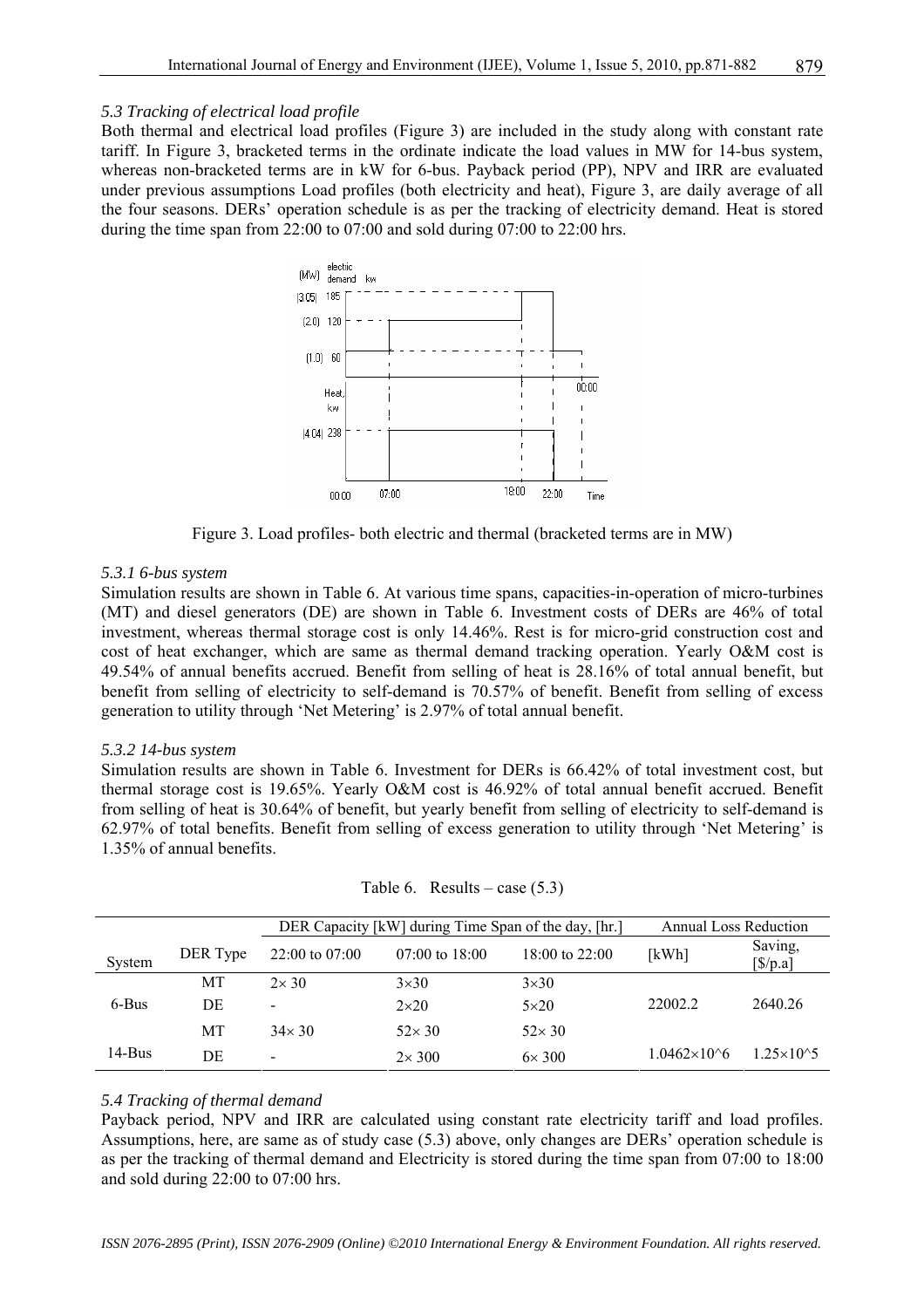#### *5.4.1 6-bus system*

Results are shown in Table 7. Electrical storage cost is 38.43% of total investments, which is higher than thermal storage cost. Per unit (kWh) electrical storage cost is about three times higher than that of thermal storage. Yearly O&M cost is 52.75% of yearly benefits. Benefit per annum from selling of heat is 32.63%, direct selling of electricity to self-demand is 49%, selling of electricity to self-demand through storage is 12.07% and selling of electricity to utility is 4.4% of annual benefit.

| System   | DER Type | DER Capacity [kW] during<br>Time Span of the day, [hr.] |                                       | Annual Loss Reduction,                   |
|----------|----------|---------------------------------------------------------|---------------------------------------|------------------------------------------|
|          |          | $07:00$ to<br>22:00                                     | [kWh]                                 | Saving, $\left[\frac{6}{2}\right]$ p.a.] |
| 6-Bus    | МT<br>DE | $3 \times 30$<br>$5 \times 20$                          | 30156.3                               | 3317.19                                  |
|          | МT       | $52\times30$                                            |                                       |                                          |
| $14-Bus$ | DE       | $6\times 300$                                           | $1.43\times10^{6}$ $1.72\times10^{6}$ |                                          |

|  | Table 7. Results – case $(5.4)$ |  |  |
|--|---------------------------------|--|--|
|--|---------------------------------|--|--|

# *5.4.2 14-bus system*

Results are shown in Table 7. Electrical storage cost is as high as 37.76% of total investments, which is higher than thermal storage cost. Yearly O&M cost is 54.8% of total annual benefits. Benefit per annum from selling of heat is 23%, direct selling of electricity to self-demand is 55.6%, selling of electricity to self-demand through storage is 12.42% and selling of electricity to utility is 3% of net yearly benefit.

#### *5.5 Comparison*

Comparative studies are shown in the following sections. Table 8 summarizes and compares the economic parameters for the cases studies.

Comparison between  $(5.1)$  and  $(5.2)$ 

Results (Table 4 and Table 5) of 6-bus and 14-bus cases reveal that optimal deployment of DERs reduces maximum line flow and system loss. As slack bus injection is made zero, utility's congestion is abated to a large extent. There is a reasonable increase of minimum bus voltage and this indicates enhancement of power quality and reliability (PQR) of the system due to optimal deployment of DERs.

• Comparison between  $(5.2)$  and  $(5.3) / (5.4)$ 

Case (5.2) is an ideal case without load profiles and there is no investment for storage equipments – both thermal as well as electrical, so investment cost is lower compared to case (5.3) or (5.4). Again, annual saving is higher, so payback is faster in case (5.2), NPV is higher as well as IRR is high (Table 8). Hence, case (5.2) is economically preferred, but in reality, system without load profile has no existence.

Comparison between  $(5.3)$  and  $(5.4)$ 

In (5.3), there is no investment for electrical storage, whereas in (5.4) there is no investment for thermal storage. Electrical storage cost per kWh is higher than thermal storage cost. Investment cost in (5.3) is, respectively, 28.02% (for 6-bus) and 22.03% (for 14-bus) lower with respect to corresponding values in (5.4). Again, annual savings in 6-bus case (5.3) is 13.9% higher than that in6-bus case (5.4) and in 14 bus case (5.3), 3% higher from its counterpart case (5.4). So, payback periods in both cases of (5.3) are lower than in (5.4); again, NPV and IRR both are higher (Table 8). Thus, case (5.3), electrical load tracking operation is more economically lucrative. Both 14-bus and 6-bus systems are giving, almost, same economic results.

| Svstem | Case  | Payback Periods, [Yr.] | NPV, [\$]             | IRR, [%] |
|--------|-------|------------------------|-----------------------|----------|
| 6-Bus  | 5.2.1 | 1.643                  | 1455160.1             | 65.68    |
|        | 5.3.1 | 27                     | 778880.00             | 41.02    |
|        | 5.4.1 | 3 R                    | 662640.00             | 29 77    |
|        | 5.2.2 | 1.546                  | $2.2122\times10^{27}$ | 69.61    |
| 14-Bus | 532   | 2.699                  | $1.3784\times10^{27}$ | 41.08    |
|        | 5.4.2 | 3.44                   | $1.2548\times10^{27}$ | 32.69    |

Table 8. Results – economic parameters

*ISSN 2076-2895 (Print), ISSN 2076-2909 (Online) ©2010 International Energy & Environment Foundation. All rights reserved.*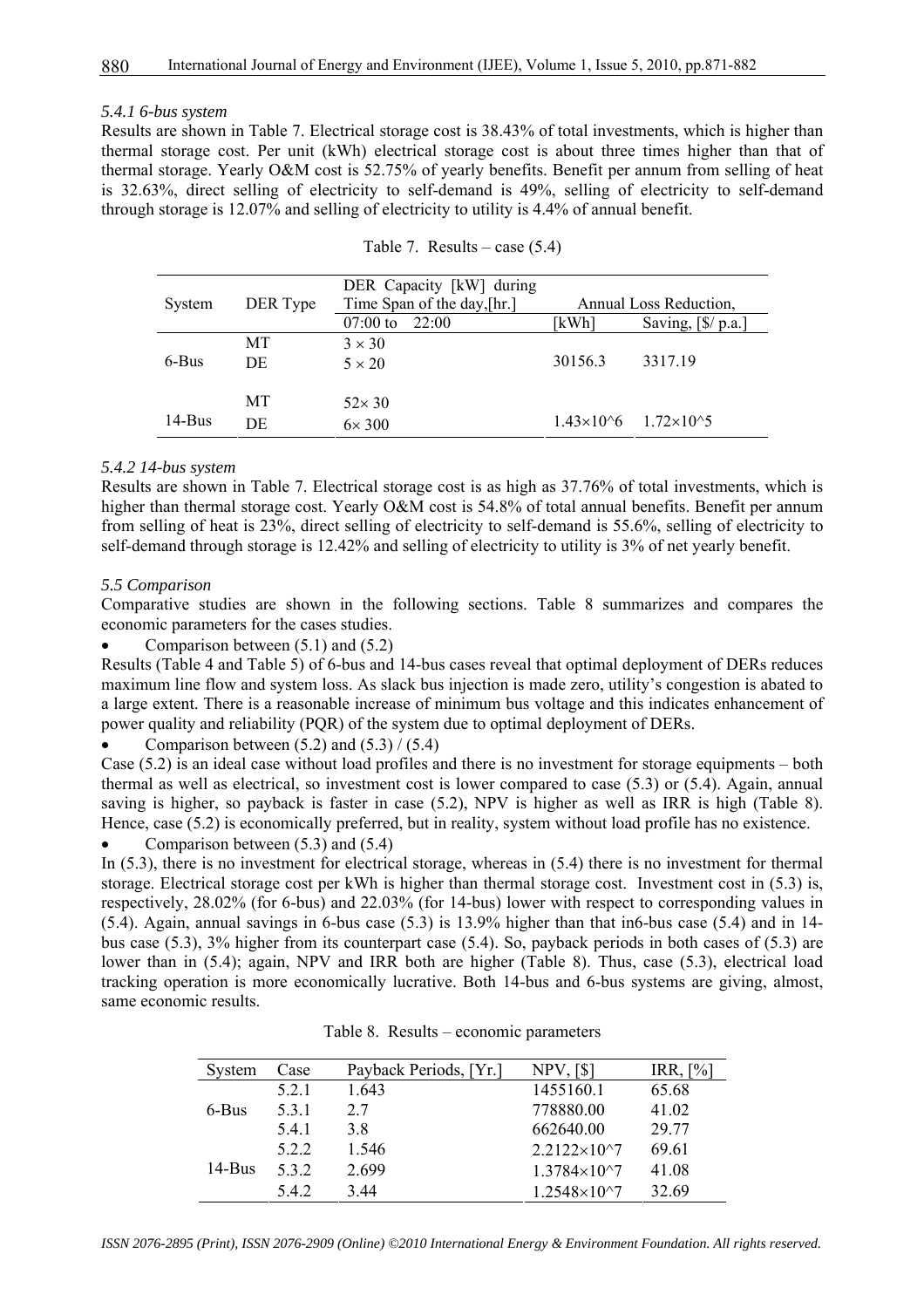# **6. Conclusion**

If investment planning is concerned, the paper focuses on selection of mode of operation, whether electrical demand profile or thermal demand profile is to be tracked for achieving better economic results. Though results are obtained for a particular load profiles, thermal as well as electrical, it sends a message to the owner of micro-grid about the relevance of analysis. Reasons behind lower payback periods, and higher NPV as well as IRR for electric demand tracking mode of operation, in both 14-bus and 6-bus systems, are lower price of heat compared to price of electricity and higher cost of electrical storage equipments compared to thermal storage equipments. There are number of factors, such as type of manufacturer and technology of DERs, policies of local utility, government policies, etc., on which analysis is affected. Besides, seasonal effect on demand, load growth rate, fuel price - all these uncertainty factors influences the results. Zero slack bus injection takes care of reduction of utility's congestion. Again, reduction of maximum line flow lowers the internal congestion of the micro-grid system. System's internal congestion creates voltage sag, which, in its severity, is accompanied by interruption of supply to the customers. Micro-grid hedges against this loss and becomes beneficial on power quality and reliability ground. Future study can be extended considering other benefits, like reduction of customers interruption cost (CIC), reduction of emission, deferral of investment, of DERs deployment.

# **Acknowledgement**

The authors are grateful to the authorities of Electrical Engineering Department of Jadavpur University, India and Electrical Engineering Department, University of Cape Town, South Africa for providing the necessary infrastructure for carrying out this research.

# **References**

- [1] Ackerman, T. Anderson, G. Soder L. Distributed generation: a definition. Electric Power Systems Rsearch, 57, 195-204, 2001.
- [2] Miranda, G. J. Be prepared! An overview of process industry options in the deregulated power era. IEEE Industry Applications Magazines, Mar/Apr 2003.
- [3] Hatziargyriou, N. Asano, H. Iravani, R. Marnay, C. Microgrids. IEEE Power & Energy Magazine, July / august 2007.
- [4] Kirschen, D. Strbac, G. Why investments do not prevent blackouts. UMIST, Manchester, UK, 27 Aug. 2003
- [5] Jiayi H. Chuanwen J. Rong X. A review on distributed energy resources and MicroGrid. Renewable & Sustainable Energy Reviews 12, 2472-2483, 2008.
- [6] Marnay, C. Bailey, O. The CERT's microgrid and the future of the macrogrid. CERTS Aug. 2004.
- [7] Kueck, J. D. et. al., Micro grid energy management. CERTS, Jan. 2003.
- [8] Willis, H. L. Scott, W. G. Distributed power generation planning and evaluation. Marcel Dekker, New York, 2000.
- [9] Teng,J. Liu, Y. Chen, C. Chen, Chi-Fa Value-based distributed generator placements for service quality improvements. Int. Journal of Electrical Power & Energy Systems, vol. 29, Issue 3, pp 268-274, Mar. 2007.
- [10] Zoka, Y. et.al. An economic evaluation for an autonomous independent network of distributed energy resources. Electric Power Systems Research, vol. 77, Issue 7, pp 831-838, May 2007.
- [11] Mitra, J. Vallem, M.R. S. B. Patra, S. B. A probabilistic search method for optimal resource deployment in a microgrid. 9th International Conference on Probabilistic Methods Applied to Power Systems KTH, Stockholm, Sweden, June 11-15,2006.
- [12] Dugan, R. McDermott, T. E. Ball, G. J. Planning for distributed generation. IEEE Industry Application Magazine, March/April 2001.
- [13] Costa, P. M. Matos, M. A. Economic analysis of microgrids including reliability aspect. 9th IAEE Int. Conf. on Probabilistic Methods Applied to Power Systems, KTH, Stockholm, Sweden, June 11-15, 2006.
- [14] Asano, H. Bando, S. Operational planning method and economic analysis of microgrid with intermittent renewable energy and battery storage. 29th IAEE International Conference, Potsdam, Germany, June 7-10, 2006.